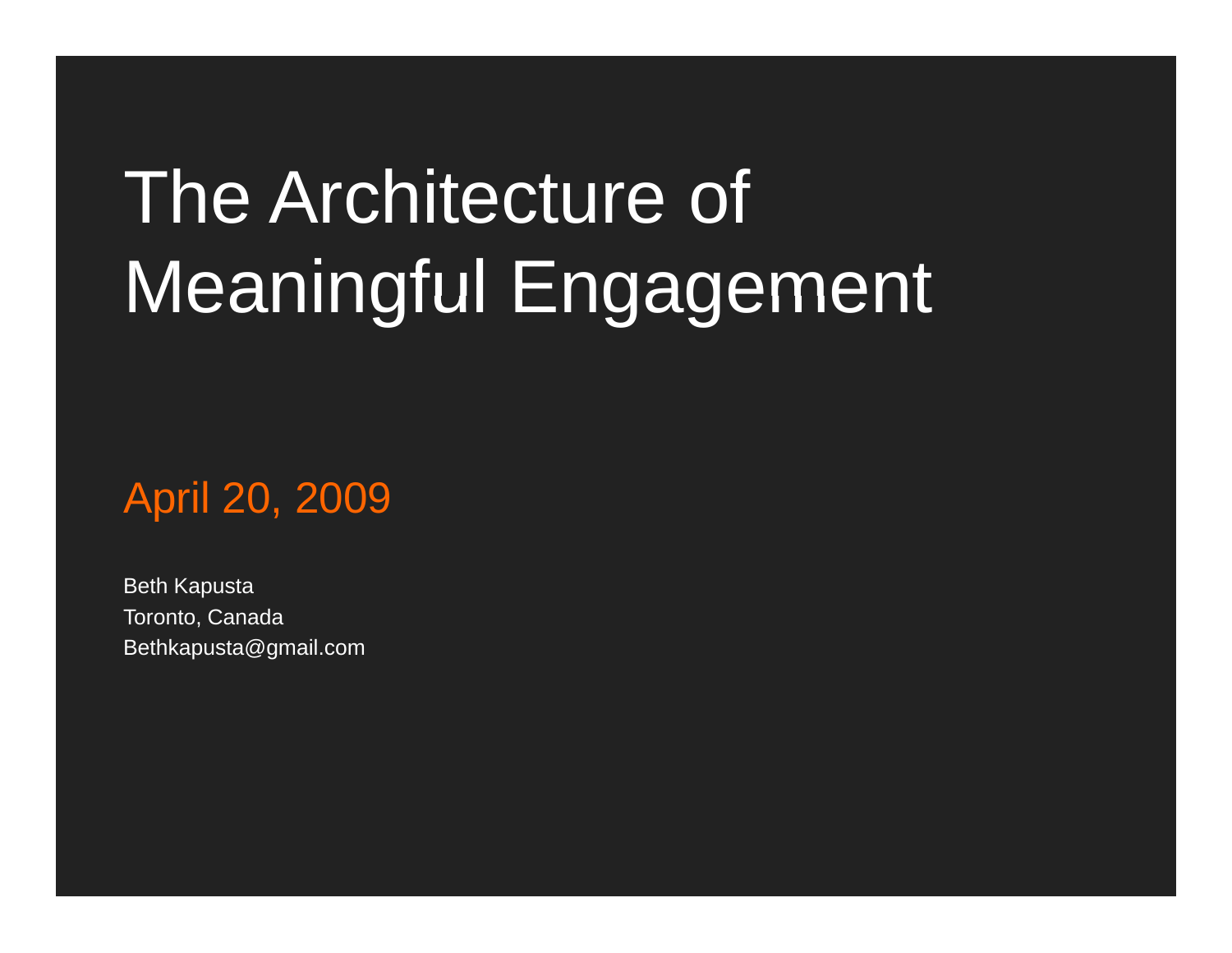## Meaningful Engagement :

#### An Architectural Perspective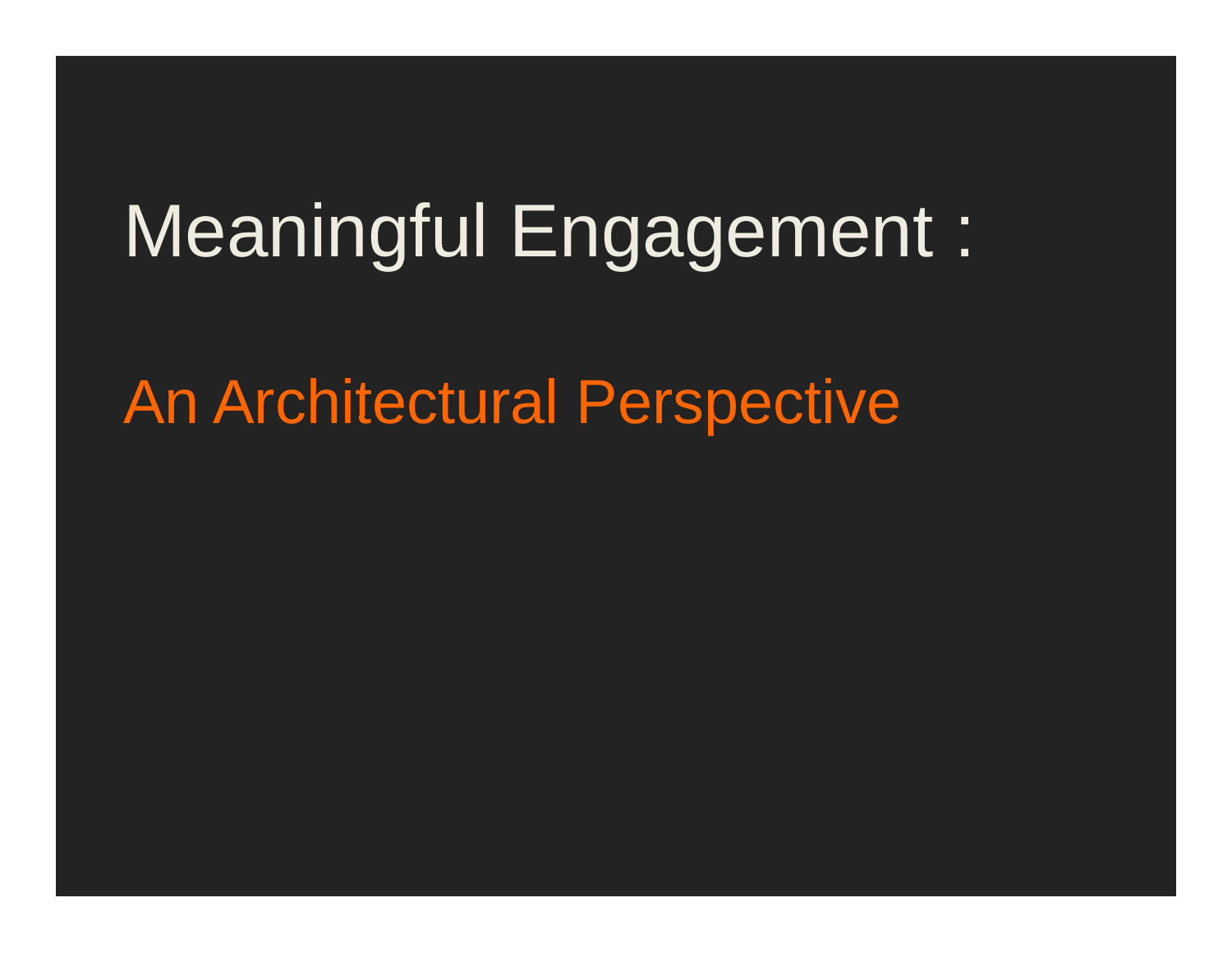# **Meaningful Engagement:** A Short History

#### **Patient Engagement:**

The process of involving those with a direct interest and experience in decision-making.

#### **Civic Engagement:**

Emergent trend of involving citizens in decision-making.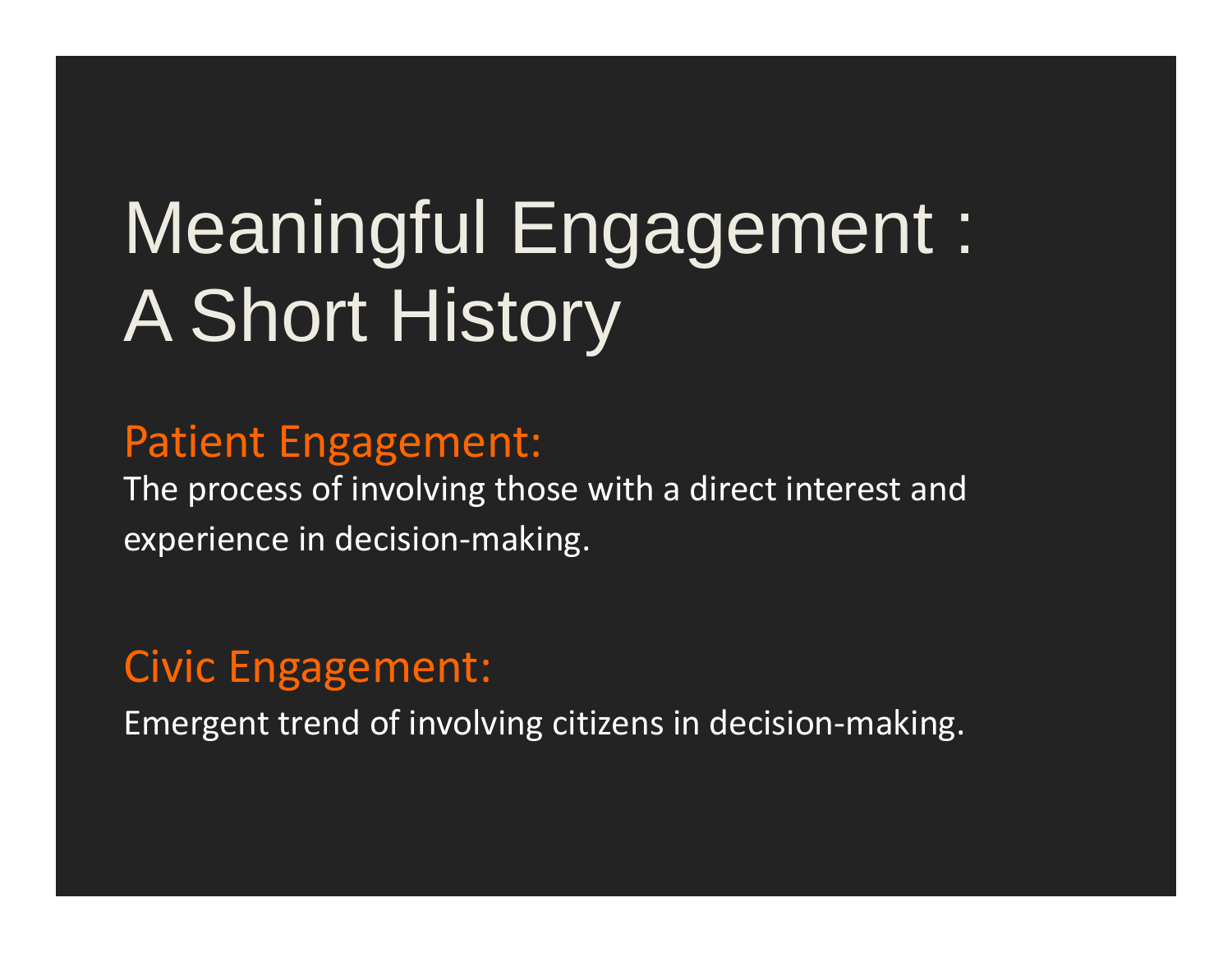### Engagement Ladder

Delegated Decision-

<sup>M</sup> ki (Citi <sup>A</sup> bl ) Two Way Making (Citizen Assembl y)

Partnership

Strategic/ Responsive

Informing

Co-optation

Non -participation One Wa

One Way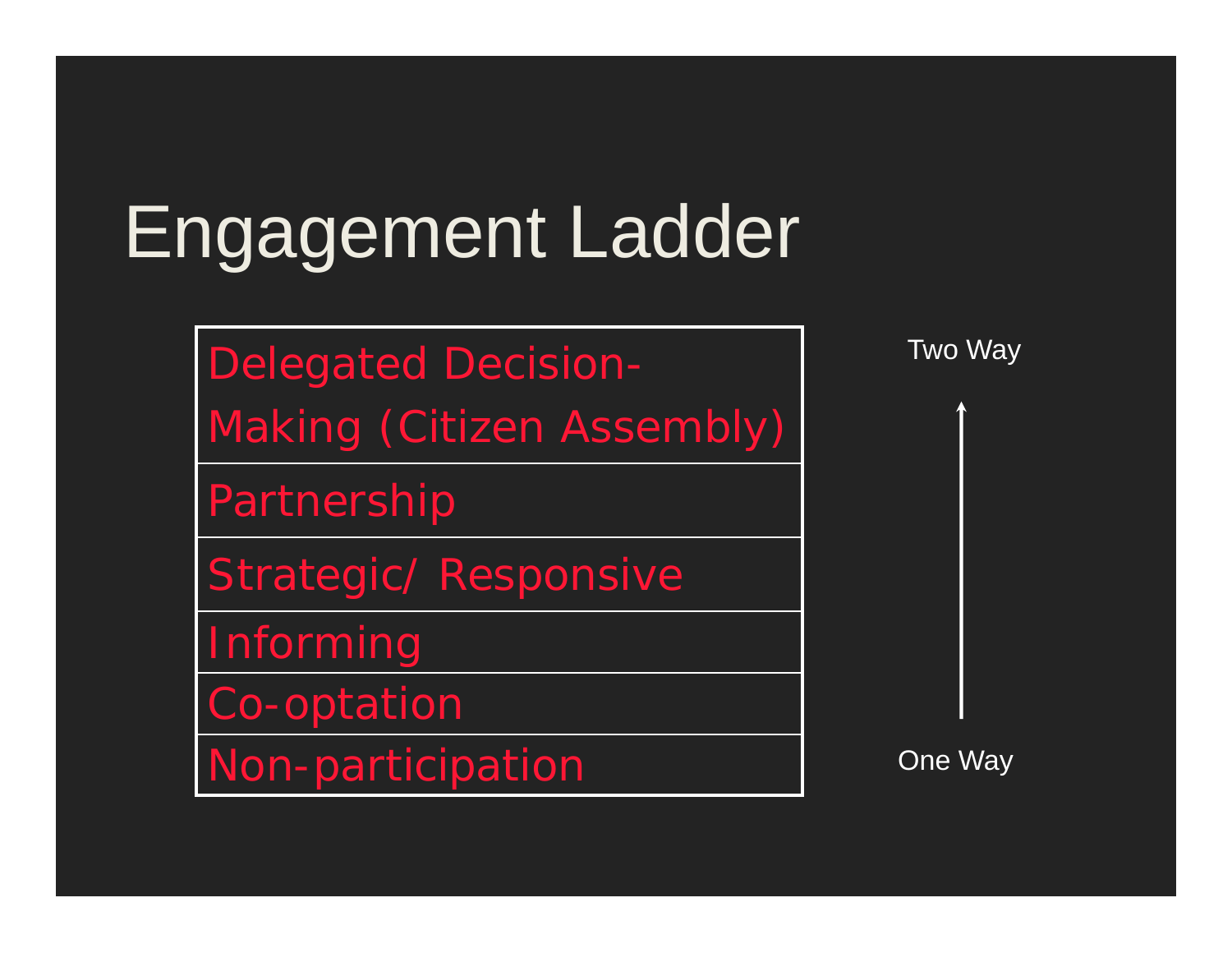Non-participation -Power Balance -Characteristics -Pros/Cons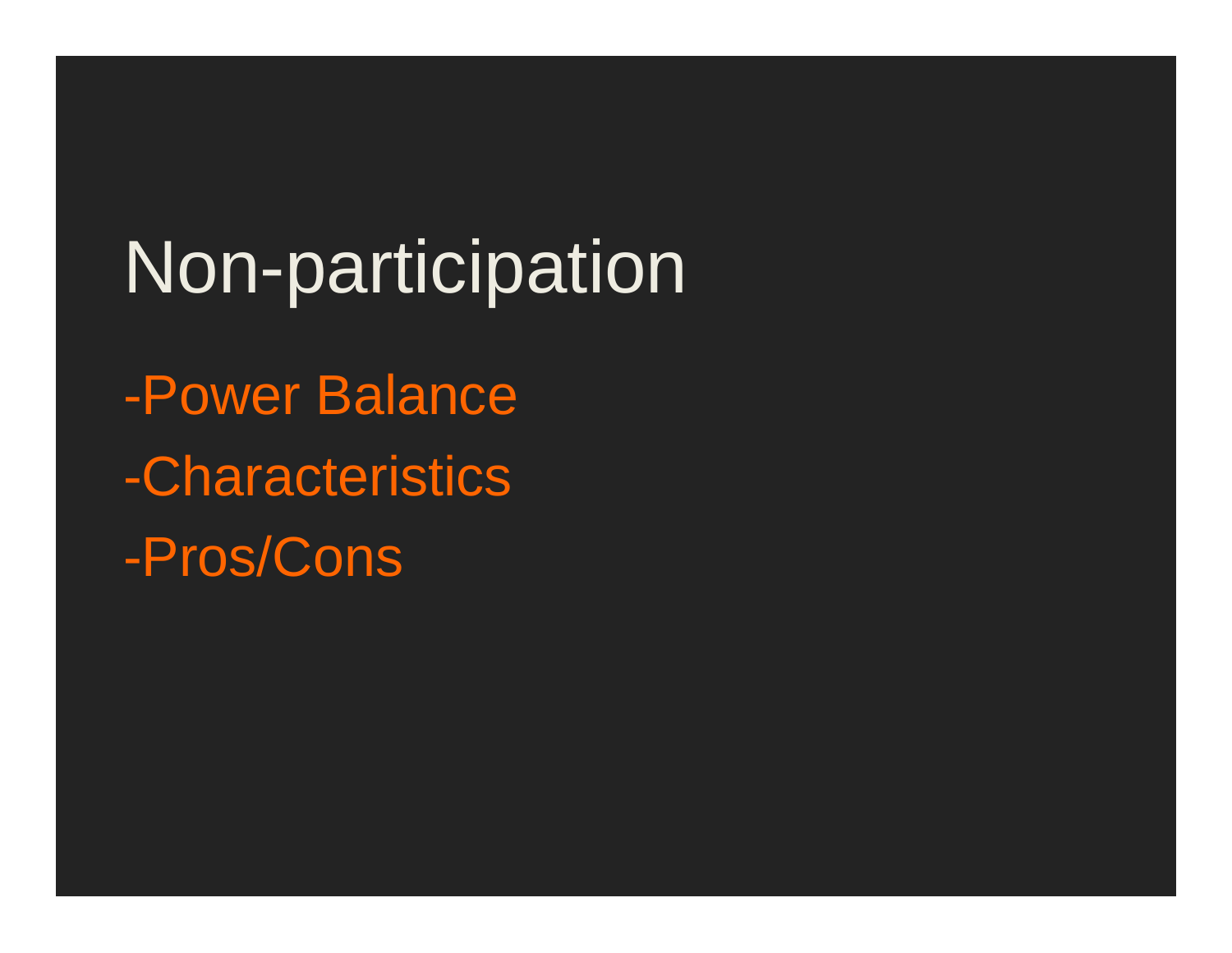## Co-optation

-Power Balance -Characteristics -Pros/Cons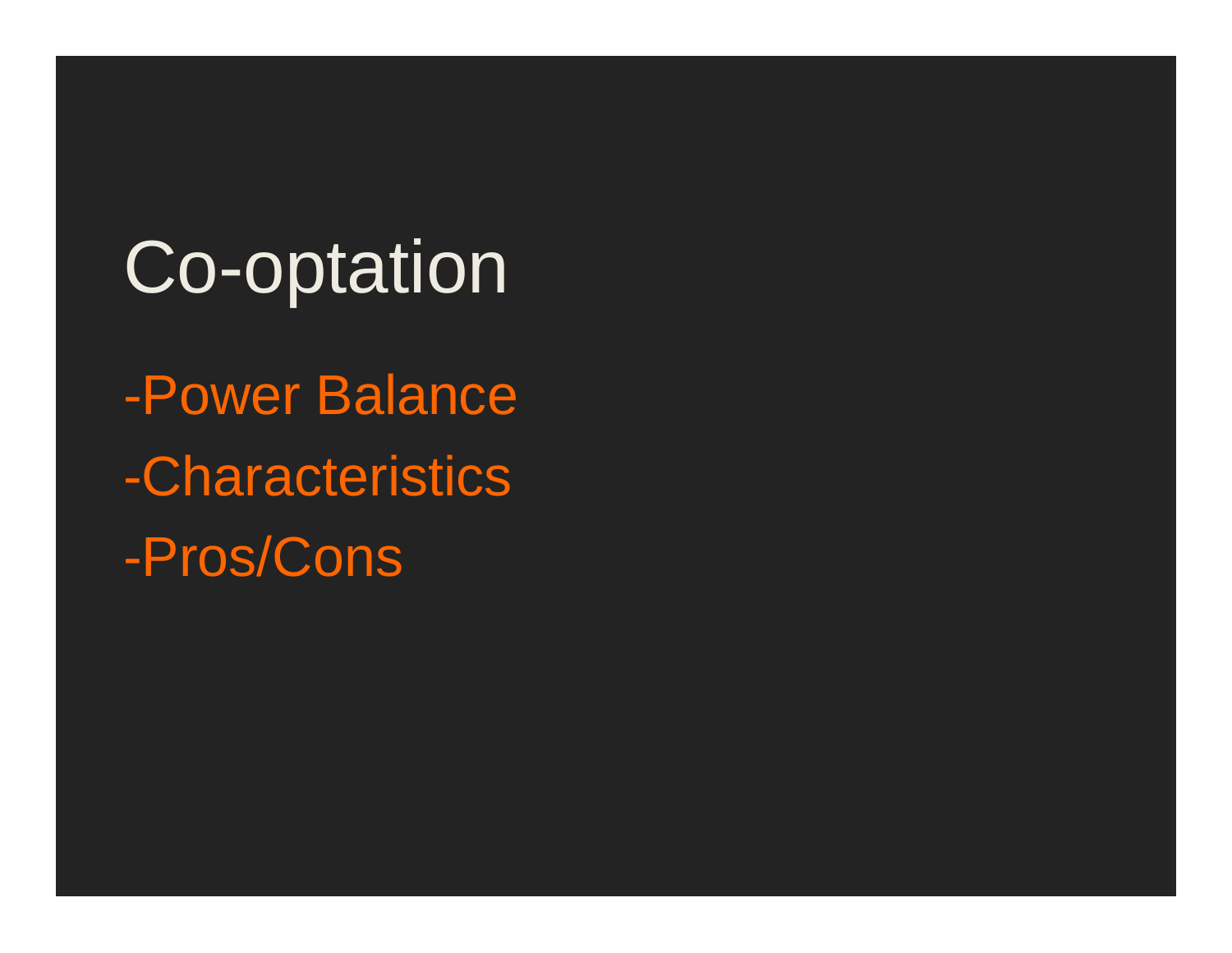# Informing

-Power Balance -Characteristics -Pros/Cons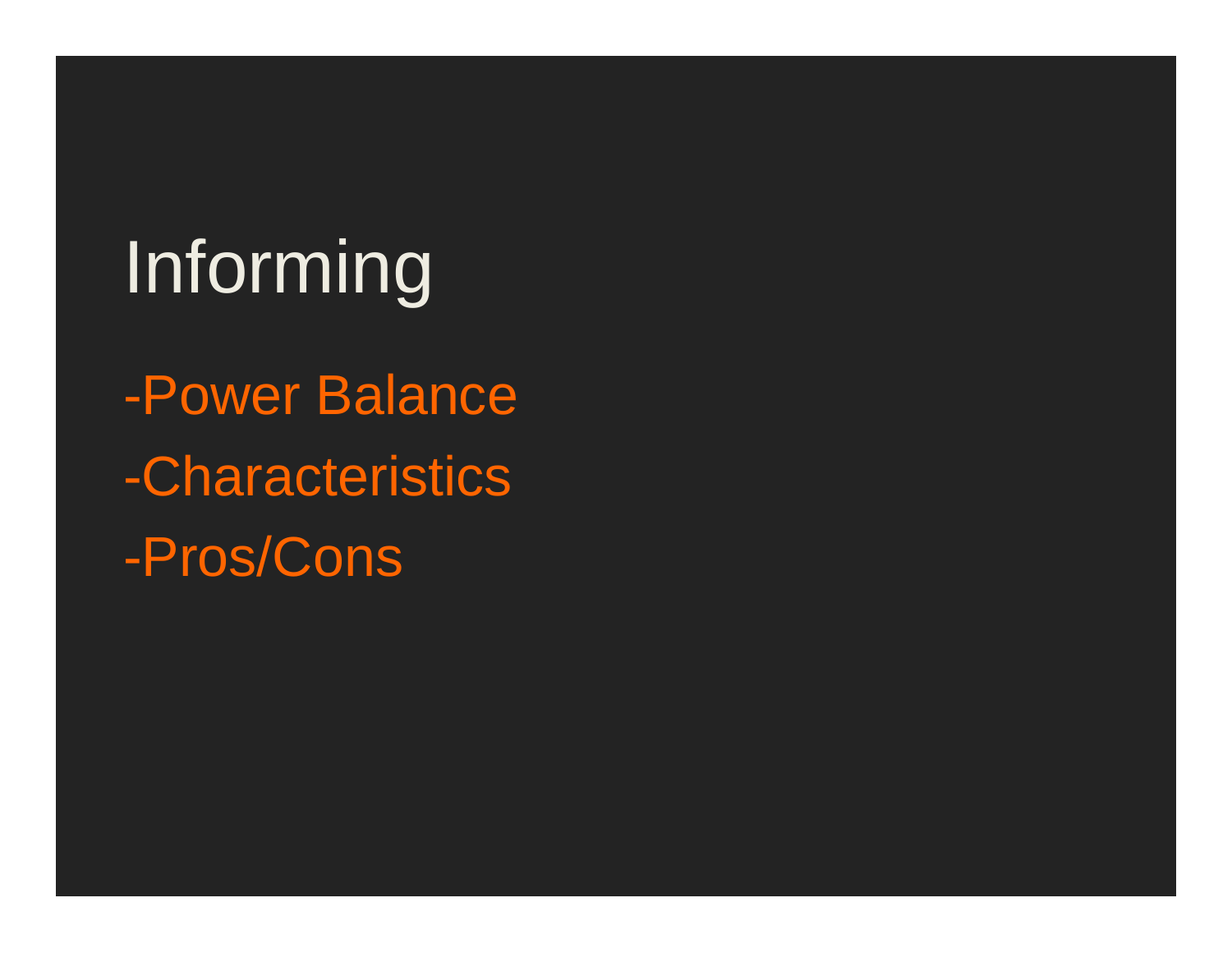Strategic/Responsive -Power Balance -Characteristics -Pros/Cons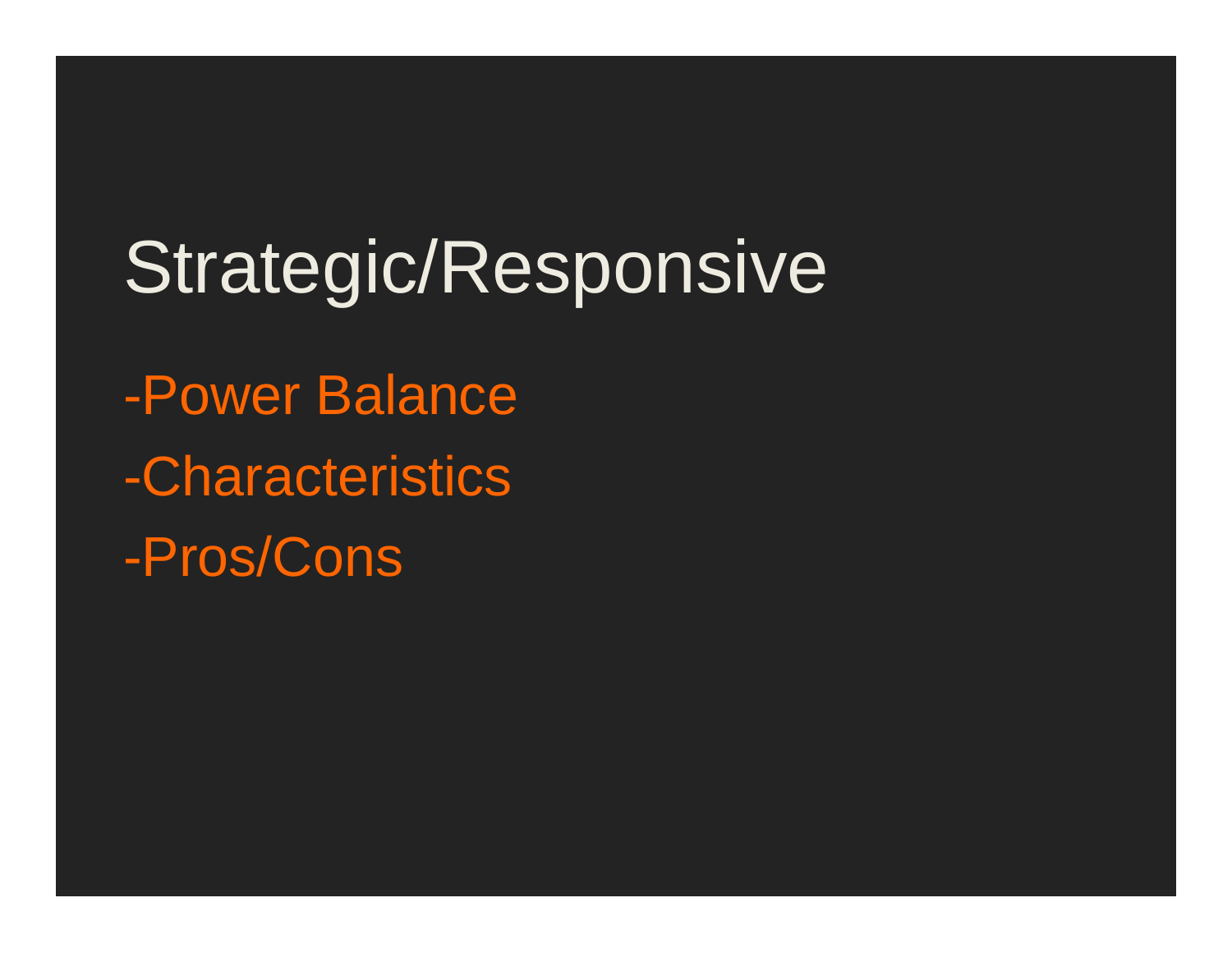### Partnership

-Power Balance -Characteristics -Pros/Cons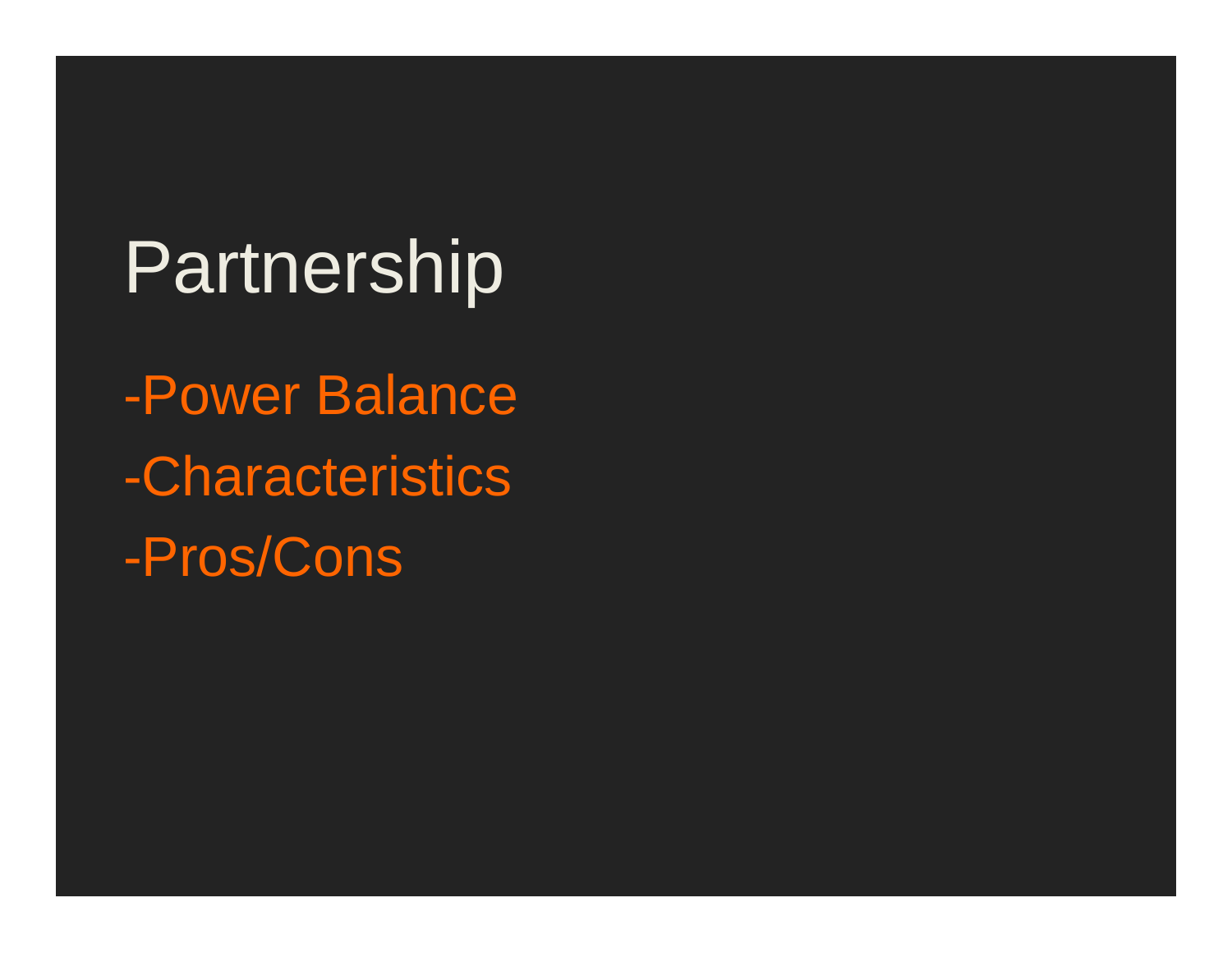Delegated Decision-Maki akıng -Power Balance -Characteristics -Pros/Cons -Examples: LHINs, Ontario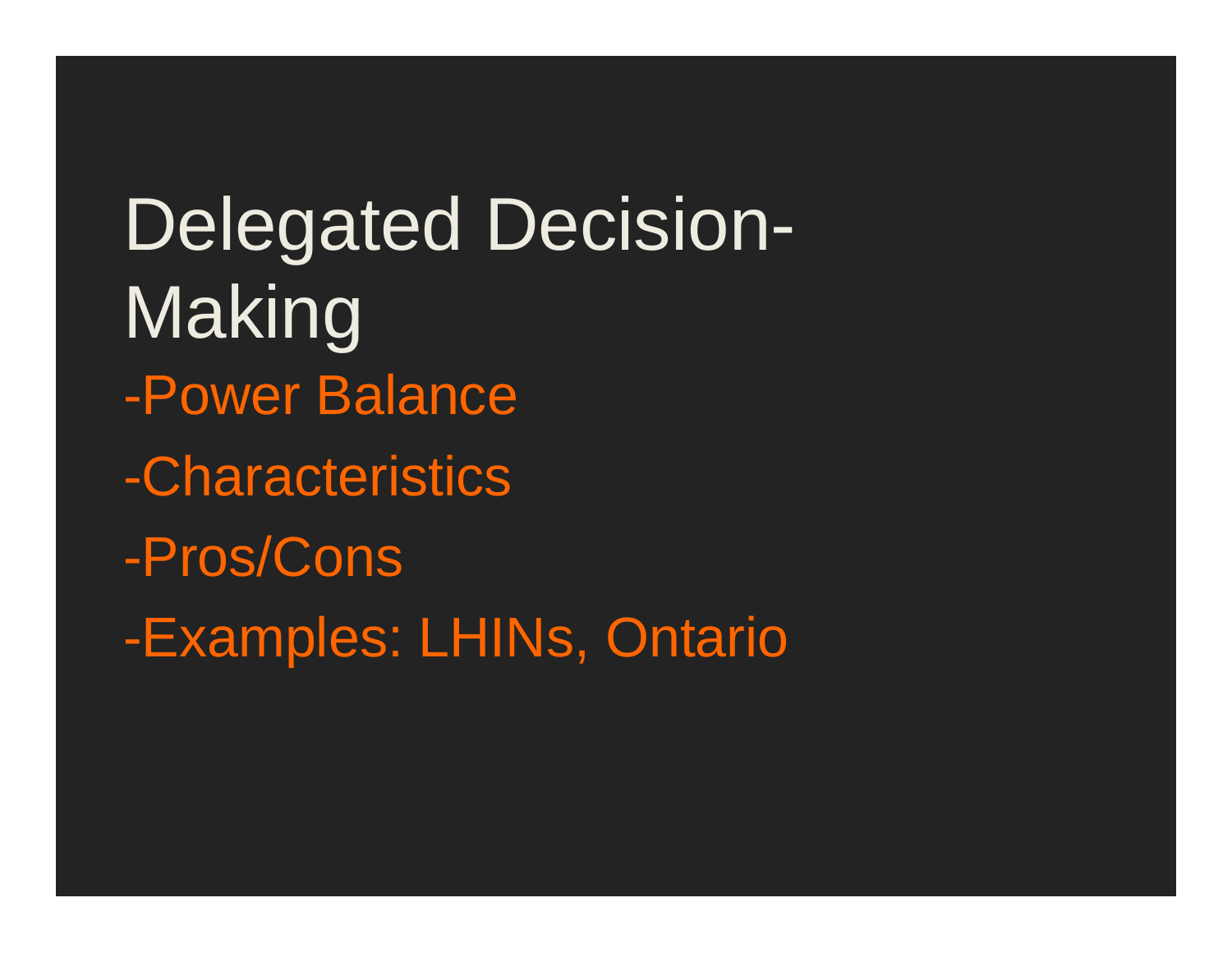#### Characteristics of Meaningful Engagement ul Engagemen

- Time well s pent
- Input/experience valued
- Shared problem-solving
- Respect for complexity of issue

• Transcendence of personal vested interests to act on behalf of greater social good

• Mutual transparency